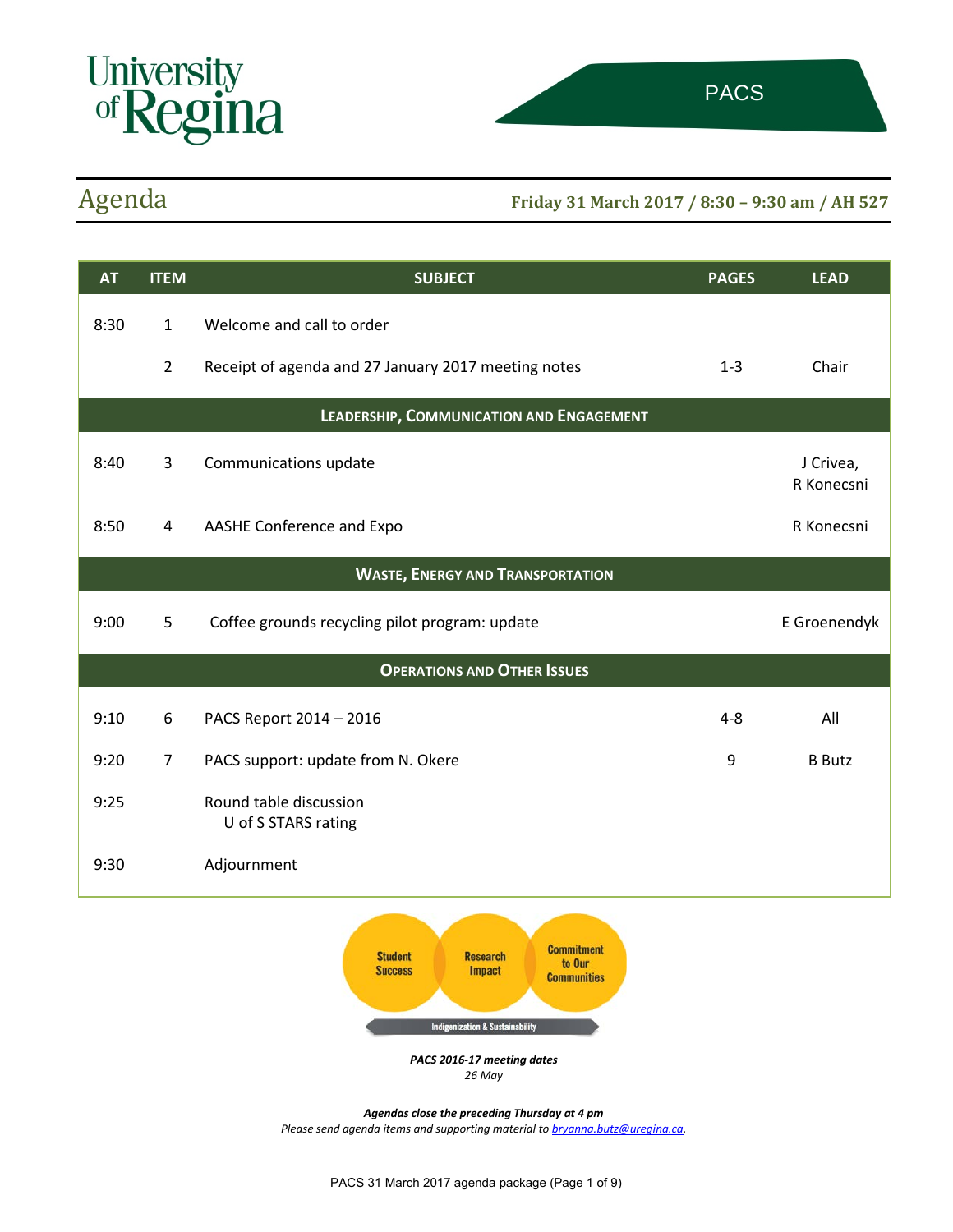# **Univers**

*MEETING NOTES* 27 January 2017 / 8:30 – 9:30 am / AH 527

**MEMBERS** T Chase (Chair), E Boyle *(for N Wagner)*, D Cherwaty, J Crivea, J Dale, C Reyda, R Petry, A Rutko,

**REGRETS** R Khanam (*GSA rep*), R Konecsni, N Okere *(PACS student support),* S Young *(Leave)*

- **1. Call to order at 8:30 am.**
- **2. Agenda approved with the addition of one item:** *Geothermal update***. Meeting notes of 25 November 2016 received without emendation.**

# **LEADERSHIP, COMMUNICATION AND ENGAGEMENT**

# **3. Fair trade campus certification initiative: update**

D Cherwaty met with B Welsh to further discuss the reality of becoming a Fair Trade Certified campus. The requirements are achievable but the cost increase may not be something the University Community is prepared for. PACS members agreed that full certification is pre-mature but certainly something to work toward. University vendors will be encouraged to offer fair trade options and the communications sub-committee will work on communicating the benefits of fair trade options. As fair trade options become more popular PACS will re-visit becoming a fully certified fair trade campus.

# **4. Communications campaign update**

The communications sub-committee meets after each scheduled PACS meeting to discuss outcomes and various initiatives coming from the meetings. This sub-committee is actively using the Sustainability list serve and plans to continue to provide updates on Sustainability to the President for inclusion in her monthly emails to campus.

# **WASTE, ENERGY AND TRANSPORTATION**

# **5. Reduction of paper coffee cups: potential campaign?**

A Rutko advised members that the President of URSU approached Chartwells with the idea of offering student incentives (10% off their purchase or punch cards offering a free coffee) for using their own cups. The outcome of that conversation is not known and A Rutko will update PACS as information becomes available. Members discussed additional possibilities like working with the bookstore to offer UR coffee mugs at a discount and/or providing coffee mugs to new students as swag at orientation. J Crivea will discuss this possible campaign idea with the communications sub-committee.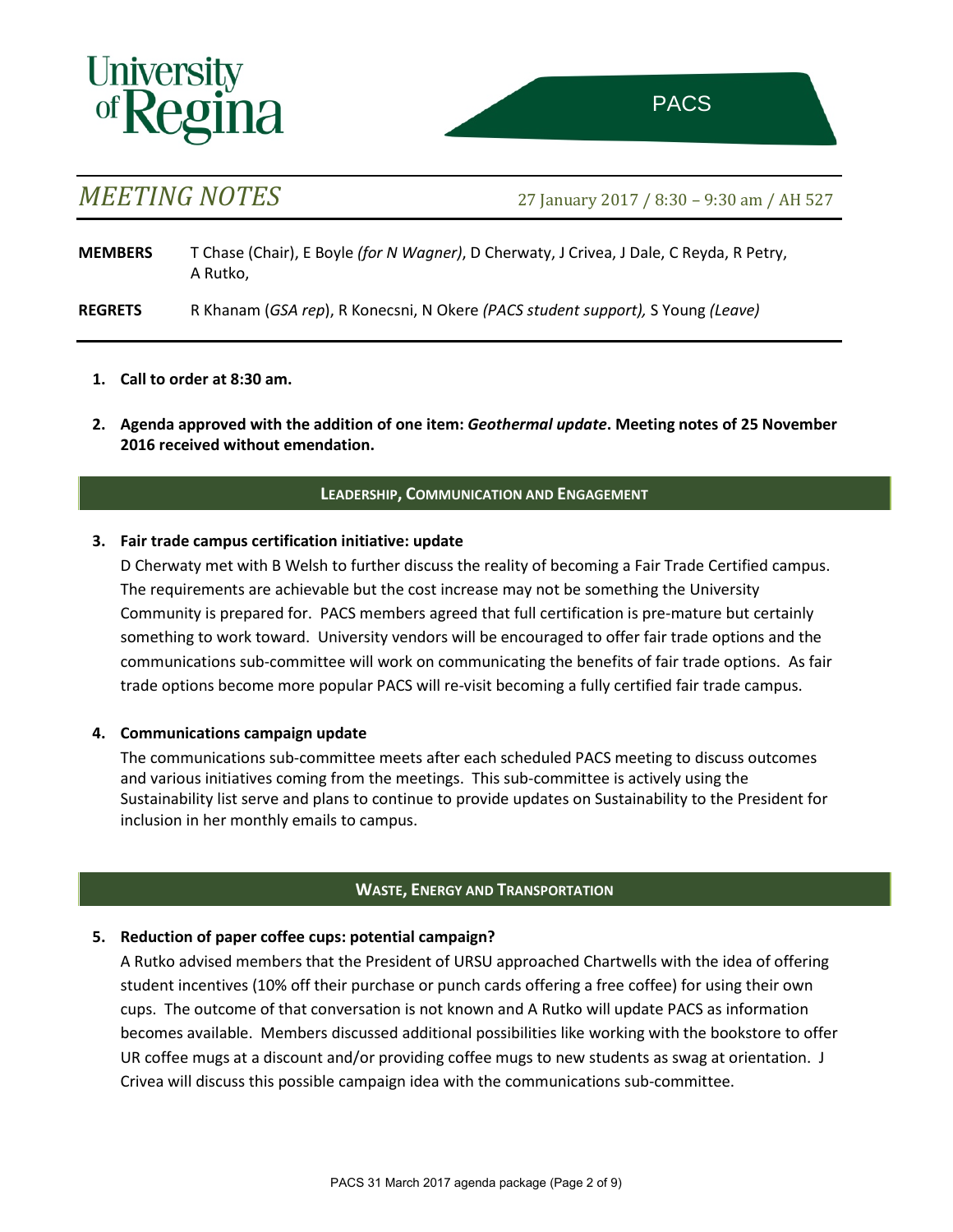# **6. Coffee grounds recycling pilot program**

The coffee grounds recycling pilot project started this week and start-up expenses have been incurred. PACS agreed to cover those start-up costs using the funds from the sustainability community engagement fund. If this project is deemed successful the project team will explore how it will be funded on an ongoing basis.

The communications sub-committee will work with the project team and external relations to bring some profile to this sustainability initiative.

# **OPERATIONS AND OTHER ISSUES**

# **7. PACS support: N Okere**

Nwakaku Okere, past sustainability intern, has been hired part-time to provide support to PACS. Her primary duties are to organize and maintain the UR Sustainability email address, maintain an online presence through Facebook and Twitter, update the sustainability website with current and relevant information, and to work on announcing and supporting this year's SCEF.

N Okere brought to PACS attention an email regarding the amount of paper magazines being wasted. Numerous issues of *Degrees, Carillon, The Crow* etc. are being printed and not being read. Members discussed options around reduction and the communications sub-committee will work with URSU, UR Alumni, Journalism and other necessary partners to bring this sustainability initiative forward.

Funding for a permanent Sustainability Coordinator position will be requested in the 2017-18 budget. The Chair will keep the committee updated as necessary.

## **8. Indigenization representation on PACS**

Members agree that at this point there is no real need to have permanent representation from the Office of Indigenization or the IAC but that an open invitation to join meetings still stands. J Crivea is a member of both PACS and the IAC and will continue to share necessary information between both groups.

## **9. Geothermal Update**

A working committee has been created and the project continues to receive positive feedback. The cost of this project is high and the working committee is looking to industry for their interest and potential funding opportunities. J Dale and E Boyle will work with external relations to generate a story outlining the previous and current energy costs, the reduction that has already been seen and how geothermal energy can further reduce costs to this University.

**10. ADJOURNMENT at 9:35 AM NEXT MEETING 31 March 2017 8:30 – 10:00 AM (AH 527)**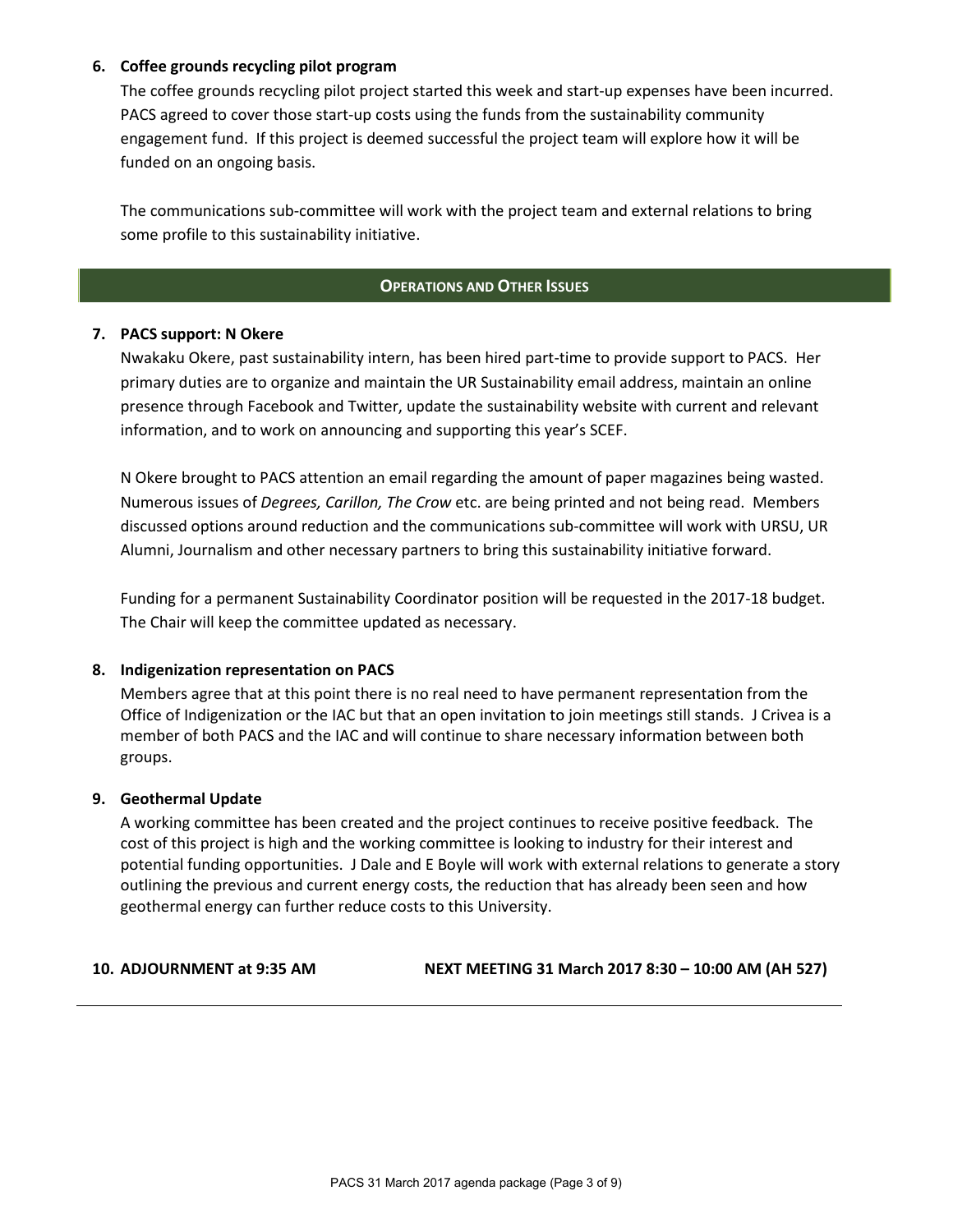# *President's Advisory Committee on Sustainability (PACS) Report 2014—2016*

This report describes the major activities undertaken by the President's Advisory Committee on Sustainability (PACS) during the period 1 July 2014 to 30 June 2016.

"The intent of the President's Advisory Committee on Sustainability (PACS) is to support the vision of the Strategic Plan and help guide the University of Regina in ensuring that the best insight, knowledge, and leadership, as well as high ethical standards regarding sustainability, are brought to decisions around sustainability in the areas of operations, education, research, performance evaluation and community service. " *PACS Terms of Reference*

This report is organized according to the areas of focus in the University of Regina's Sustainability Strategic Plan.

# *Leadership*

*BE MINDFUL OF WHERE WE ARE GOING.… LEADERSHIP ON SUSTAINABILTY Leadership is essential to transition the campus to a living lab model of sustainability and community engagement*

# **Sustainability Strategic Plan**

In 2012 PACS initiated the creation of a *U of R Sustainability Strategic Plan* (SSP) and after much hard work and consultation the SSP subcommittee along with PACS presented the plan to the President for approval. In November 2015 the President endorsed the SSP and in January 2016 the *2015-2020 Sustainability Strategic Plan* was launched publicly.

The plan presents a vision and mission for sustainability with five strategic areas of focus (leadership, waste, energy, transportation, and communication and engagement).

# **Sustainability Policy**

PACS determined that the Sustainability Policy would arise from the current *Sustainability Strategic Plan* and align with the University of Regina Strategic Plan, *peyak aski kikawinaw*.

# **Sustainability Metrics**

The University of Regina is able to measure its broad institutional performance using STARS. As an official STARS Reporter, the University's results can be accessed publicly.

# **AASHE & STARS**

The *Association for the Advancement of Sustainability in Higher Education* (AASHE) officially recognized the University of Regina as a *Sustainability Tracking and Rating System* (STARS) Reporter in November 2015. This certification is valid for three years and was awarded based on the U of R's accomplishments in campus sustainability. As an official Reporter, the University's results are publicly available on the STARS website.

# **Theme Years**

The theme for 2014-2015 was Water but with the creation of the SSP, PACS had not been able to focus or promote this theme as intended.

**Regional Centre of Expertise on Education for Sustainable Development – Saskatchewan** U of R is a founding partner in RCE-SK (www.saskrce.ca). Several joint RCE-UR events were held in conjunctions with PACS including visits from other RCEs under the UN University initiative.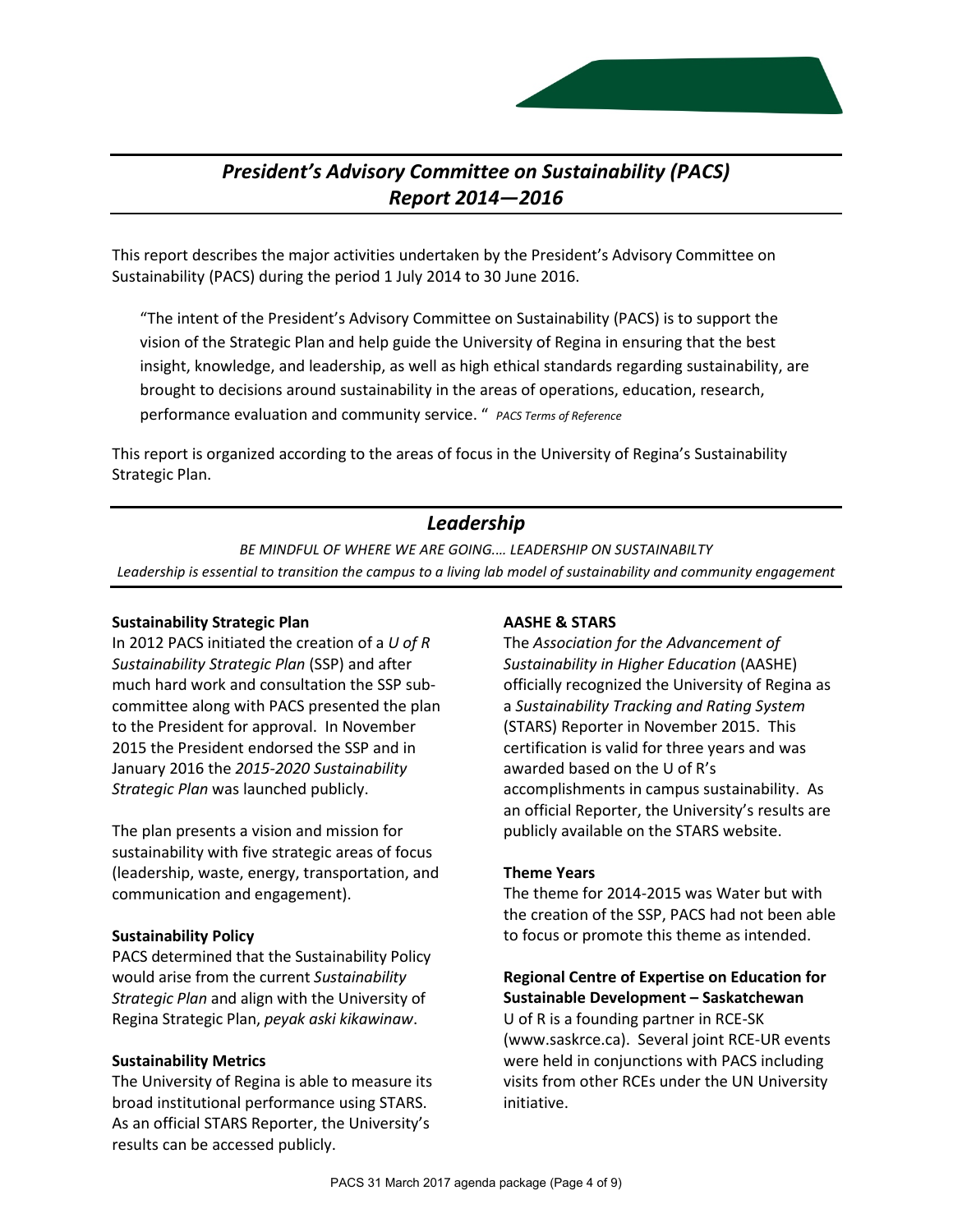# **RCE-SK Recognition Awards**

The RCE Saskatchewan Education for Sustainable Development Recognition Event recognized five projects from the University of Regina in 2015 and four in 2016 including the *Sustainability Strategic Plan* and *Sustainability and Community Engagement Fund* (SCEF).

The role universities play globally is an important one and this event highlights the post-secondary education sector.

In May 2015 student Minsoo Cho represented RCE Saskatchewan at the official opening of Sejahtera Centre in the Asia-Pacific. Her representation generated recognition among international RCEs, formed a link for future projects and promoted sustainability initiatives.

# **Terms of Reference**

PACS updated its Terms of Reference to ensure alignment with the University's Strategic Plan, *peyak aski kikawinaw*. These updates will be recommended to the President in Fall 2016.

# *Waste*

*BEING MINDFUL OF ALL WE USE…DECREASE WASTE*

*Waste in all its forms was the number one concern for students, faculty, and staff. Members of the community felt that reducing waste is the greatest opportunity for impact for the University of Regina.*

# **Food Waste Management-Luther College**

In Fall 2012 Luther College Cafeteria improved its sustainability footprint by changing dish sizes and durability, moving the location of utensils and desserts, and introducing trayless lunches. Along with cost reductions, Luther College has seen a reduction in food, water and chemical waste.

# **Composting Project**

In November 2015 third-year Biology student Atiyah Bagha presented on campus composting to PACS. She is part of an RPIRG working group on composting and challenged PACS to work with current students and faculty members to advance composting on our campus while reducing the amount of material taken to landfills.

Professor Chris Yost, in collaboration with UR Team Compost and UR Engineering students, generated and submitted a plan and proposal on how to fund an in-vessel composter on campus and the benefits it would provide the University. They highlighted how the University would become a leader in waste reduction and sustainability.

Though the benefits of this idea are sound and certainly worthy, the University is not able to fund this initiative under the current budgetary constraints. In order to advance this initiative and plan, this group of individuals is actively planning to submit funding applications for various grants to assist with this project.

# *Energy*

*BEING MINDFUL OF HOW WE CONSUME ENERGY…. BE EFFICIENT, SUPPORT ALTERNATIVES The challenge posed by climate change requires rethinking and retooling the manner in which the University makes decisions and provides opportunities for the University to explore alternative energy sources and practical applications. These include natural energy sources, such as wind, geothermal, and solar energy, which can be used directly for practical and applied uses on campus.*

# **Print optimization project**

During first five years of the project, the number of printer devices on campus were reduced from 1196 to 675 and this has saved the University an estimated \$1.4M. The target number of devices on campus is 317 which, if reached, could bring potential savings of \$4.4M.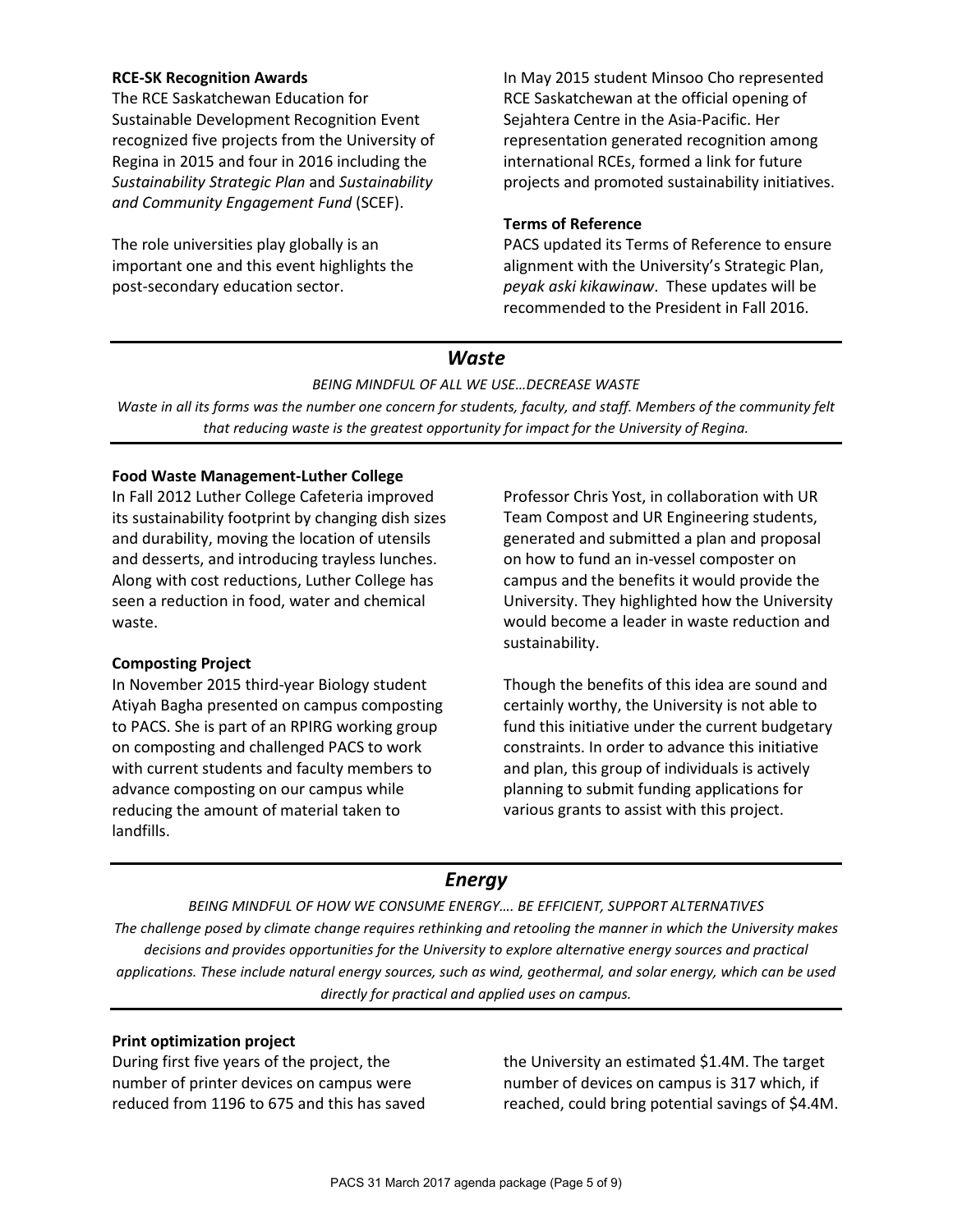# **Renovations and Construction**

Indigenization and sustainability are the main themes in the design of both the Kisik Towers and the College Avenue Campus Renewal.

The construction of the new residences, Kisik Towers, is now complete and the building was officially opened in September 2015.

Funds and Partnerships for the renovation of College Avenue campus, specifically the Darke Hall were confirmed in June 2016.

# **Geothermal Energy**

PACS welcomed the idea of understanding more about geothermal energy. In May 2016 a group of experts presented PACS the advantages of geothermal energy and the benefits it could bring to the U of R.

Investing in Geothermal Energy would put the University on the map as the first and only university in Canada to run this type of energy. The long term benefits the University would garner are invaluable.

PACS asked that this group present to the President and Executive Team and begin exploring funding and partner opportunities.

## **Energy Management with SaskPower**

In late 2015, the University of Regina Facilities Management partnered with SaskPower on energy management projects worth \$3M.

Over the next three years some of the various projects that will be worked on are:

- LED lighting;
- ventilation systems re-commissioning; and
- enhancements to FM's energy management information system.

# *Transportation*

*BEING MINDFUL OF HOW WE MOVE…SUPPORT SUSTAINABLE TRANSPORTATION With thousands of people going to and from the University of Regina on a given day, the University is responsible for supporting and using sustainable, multi-modal forms of transportation. This will not only reduce our carbon footprint but will enable the University to serve as a role model for the wider community.*

## **Universal Bus Pass**

In September 2015 the Universal Bus Pass (U-Pass) was approved first by the student body then by Regina City Council.

Beginning September 2016, students will receive a U-Pass allowing them city-wide transportation at a reduced rate. This initiative will significantly reduce environmental footprints, air pollution and will contribute to less congestion on campus.

# *Communication and Engagement*

*BEING MINDFUL OF HOW WE COMMUNICATE…. ENGAGE THE UNIVERSITY AND THE WIDER COMMUNITY Participants of the survey and consultation sessions consistently commented that*

- *the University of Regina does great things that no one knows about.*
- *to change the culture, we need to celebrate and profile sustainability research, teaching, and action.*
- *the University of Regina needs to better engage with the wider community and illustrate how the University is a resource to help in solving community problems.*

*It is the responsibility of every student, faculty and staff member to spread the word – of their own work and that of their colleagues and friends.*

## **Regina Farmers' Market**

In December 2015, the Board of the Regina Farmers' Market (RFM) decided to discontinue their on-campus market despite commitment from vendors. The main reasons the RFM decided to discontinue this market was due to a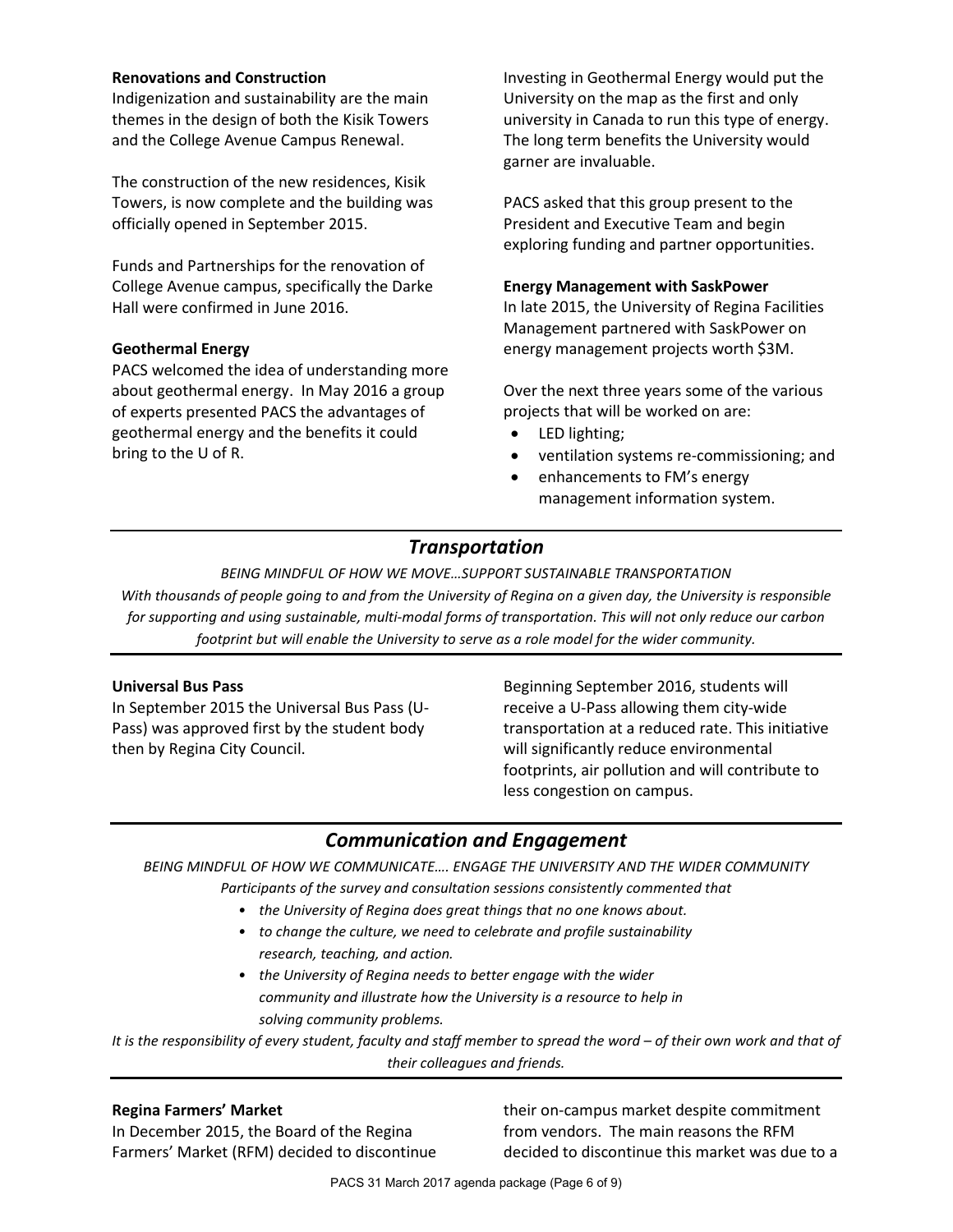difficulty in advertising and maintaining a selection of fresh produce during the slower months. They also feared that their brand would suffer as they weren't able to maintain the consistency their customers expected of them. They hoped to see more of the outside community attend these markets and wondered if the lack of parking and accessibility played into the overall lack in popularity.

This feedback will become valuable information as the U of R looks into future partnerships with various organizations.

## **The Bee Box**

The Bee Box highlights the importance of Bees and what they do for the environment. The Bee Box has been moved to the top floor of the Education Building.

# **Plant Health Care Model (PHCM)**

The PHCM is an all-natural lawn-care model and is being used is some areas of campus as an alternative to pesticide and chemical fertilizer treatment. The goal of PHCM is to expand the research and determine if it is a feasible lawn care model for the entire campus.

This lawn-care model was expanded to include the Academic Green. Student Andres Palma, who assisted in the maintenance from mid-May to late-September 2015, reported that it has shown signs of improved health. This project has come in under budget, and received positive feedback. Palma recommends the continued expansion of this model on campus.

# **Open Educational Resources (OERs) and Open Text Books**

In November 2014, the University began discussing OER and the potential it has to become a valuable support to the University community. OERs are any type of educational materials that are in the public domain or

introduced with an open licence. The nature of these open materials means that anyone can legally and freely copy, use, adapt and re-share them. OERs range from textbooks to curricula, syllabi, lecture notes, assignments, tests, projects, audio, video and animation. In November 2015, the province of Saskatchewan provided \$250,000 over three years for the preparation of Open Text Books. The Open Text Books initiative is being coordinated through the University of Regina Press office, under the leadership of Bruce Walsh.

# **Sustainability and Community Engagement Fund (SCEF)**

The SCEF has seen significant short and longterm impacts on campus and receives great interest from students and the University community.

In 2015 the SCEF awarded \$15,960 to five innovative projects on campus and in 2014, \$24,880 was distributed to nine. The SCEF continues to award funding to innovative sustainable projects and fosters positive impacts in our community.

# **Certificate in Sustainability**

PACS unanimously endorsed the Certificate in Sustainability, Faculty of Arts, proposal as being congruent with the University's sustainability initiatives.

The certificate was approved by Senate in June 2016 and becomes effective Fall 2016.

## **Communications sub-committee**

A sub-committee of PACS was formed to communicate campus sustainability initiatives, events, etc. and engage the campus in sustainability actions. This sub-committee is made up of PACS members, External Relations and Faculty.

# *Recommendations for Future Actions*

- Sustainability Strategic Plan Continue to focus on the Sustainability Strategic Plan 2015 – 2020 and engage our campus.
- **-- Carried over from 2012-2014 AR --** Discussion on the University's position on its carbon footprint and how to strategize and create solutions for staff travel.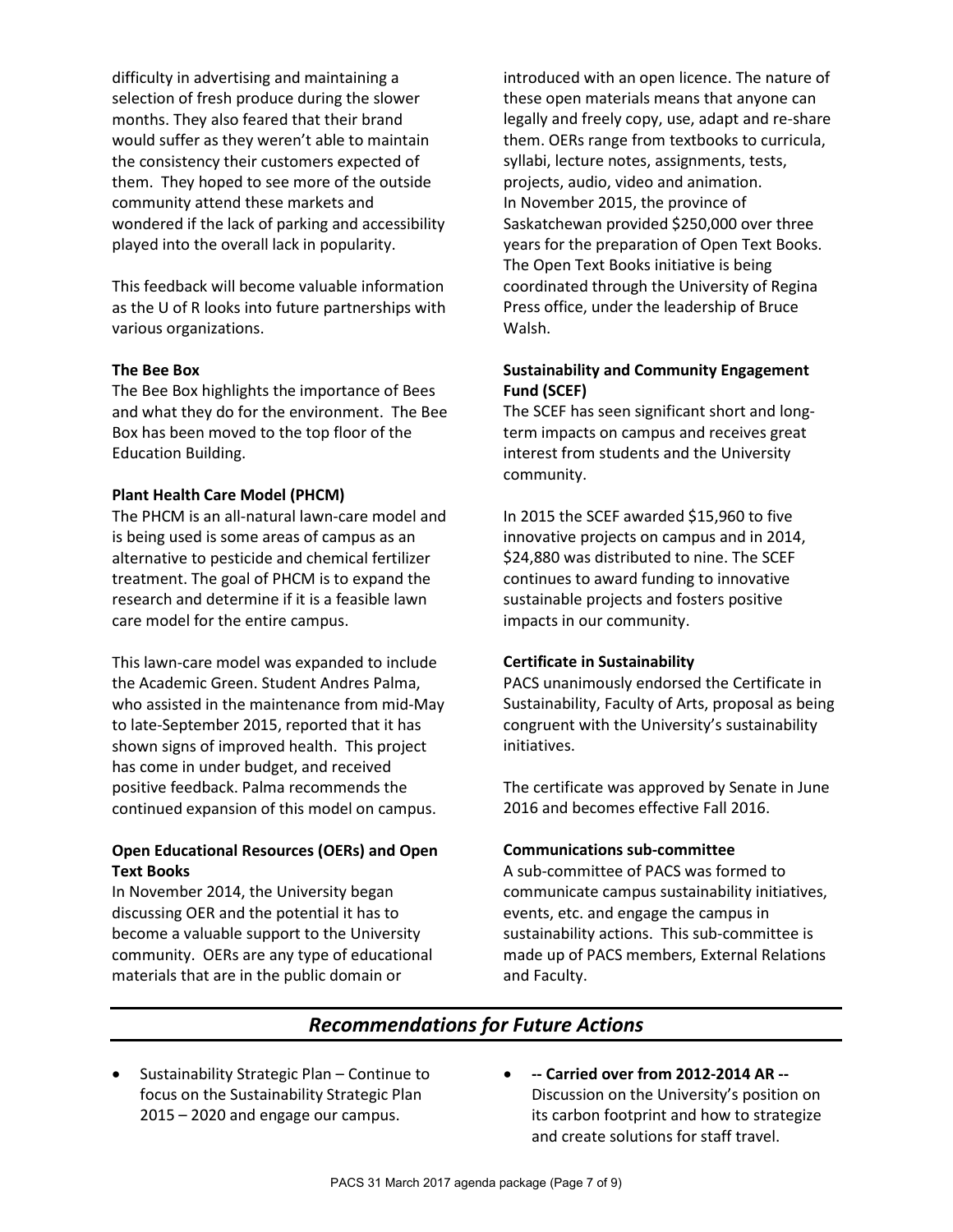# *Items from the 2012-2014 AR that I did not have information for*

**Car Share Program**

*People's Sustainability Treaty on Higher Education.* 

**Financial**

**Sustainability Action and Awareness Month (SAAM)**